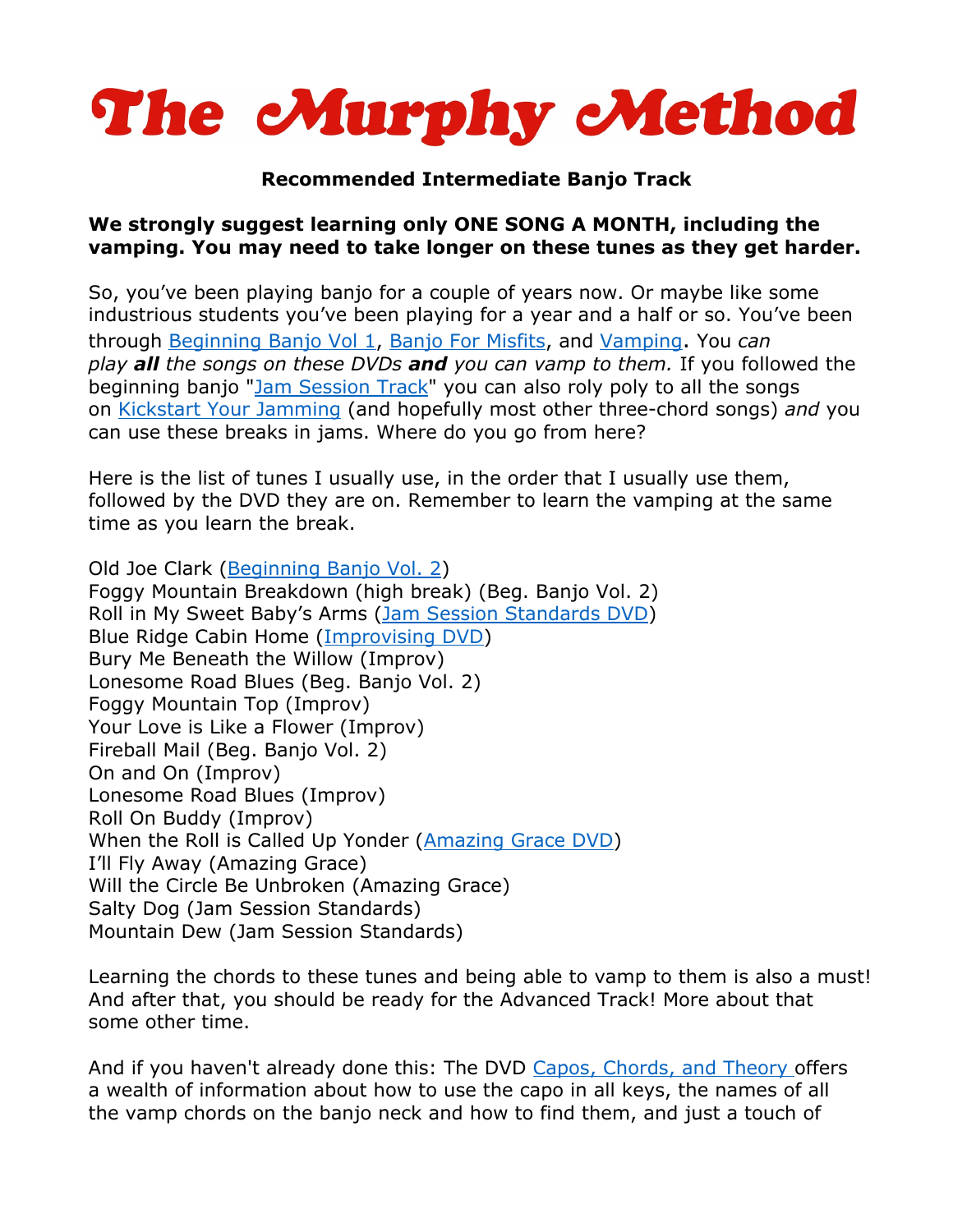easily understandable theory that assumes you know nothing about theory to start with! You can start watching and learning from this DVD at any time during your Beginning Track. And you'll probably find that the more you learn from playing the banjo, the more you will be able to learn from this DVD. In other words, it's a DVD you can return to time and time again and learn more each time.

As one of our students said recently, "Just want to express how very helpful this DVD is to me. I have had 'dribs and drabs' of this info from different teachers and I usually came away totally confused. Your presentation on this DVD all makes sense now and I finally get it!" Thank you, Sue!

Thoughts on songs chosen and songs left out:

**Salt Creek**: You'll notice Salt Creek did not make this list. I mostly don't teach it anymore, not because the break is too hard, but because the chords are too hard, even for intermediate jammers. It is totally optional.

**Roll in My Sweet Baby's Arms:** Has got that great "Roll in My Sweet Baby's Arm" lick in it. That lick will continue to come up in almost as many songs as the tag lick! In particular, it comes up in When the Roll is Called Up Yonder and I'll Fly Away and is one of the best improvising licks ever. (Note: Mama Don't Allow, on the Improv DVD, has the exact same break as Roll. No need to go through it twice!)

### **[Improvising DVD](http://www.murphymethod.com/index.cfm?event=pages.product&pid=9)**

You should definitely do these songs in the order they are presented on the DVD. I've finally realized that, yes, I was right all along and that you should not skip around. Or leave any of these songs out. (Grin!) Yes, I know they all sound alike. But I assure you, there is method in my madness and each song builds on the previous one and usually includes at least one new important lick.

### **[Jam Session Standards](http://www.murphymethod.com/index.cfm?event=pages.product&pid=73)**

Stay away from Rocky Top and Dueling Banjos right now. They are too hard. Trust me on this!

### **[Amazing Grace \(and other Gospel Favorites\)](http://www.murphymethod.com/index.cfm?event=pages.product&pid=16)**

Don't try this version of Amazing Grace right now. It's too hard. If you need to play this song, learn the easier-but-still-excellent version Casey teaches on [Easy](http://www.murphymethod.com/index.cfm?event=pages.product&pid=141)  [Songs for Banjo.](http://www.murphymethod.com/index.cfm?event=pages.product&pid=141)

### **[Easy Songs For Banjo](http://www.murphymethod.com/index.cfm?event=pages.product&pid=141)**

All these songs are at an early Intermediate Level and do not have to be learned in order. You can pick and choose. I'd stay away from the Ballad of Jed Clampett right now unless absolutely necessary! That is one hard song, even with our minor adjustments for ease in learning.